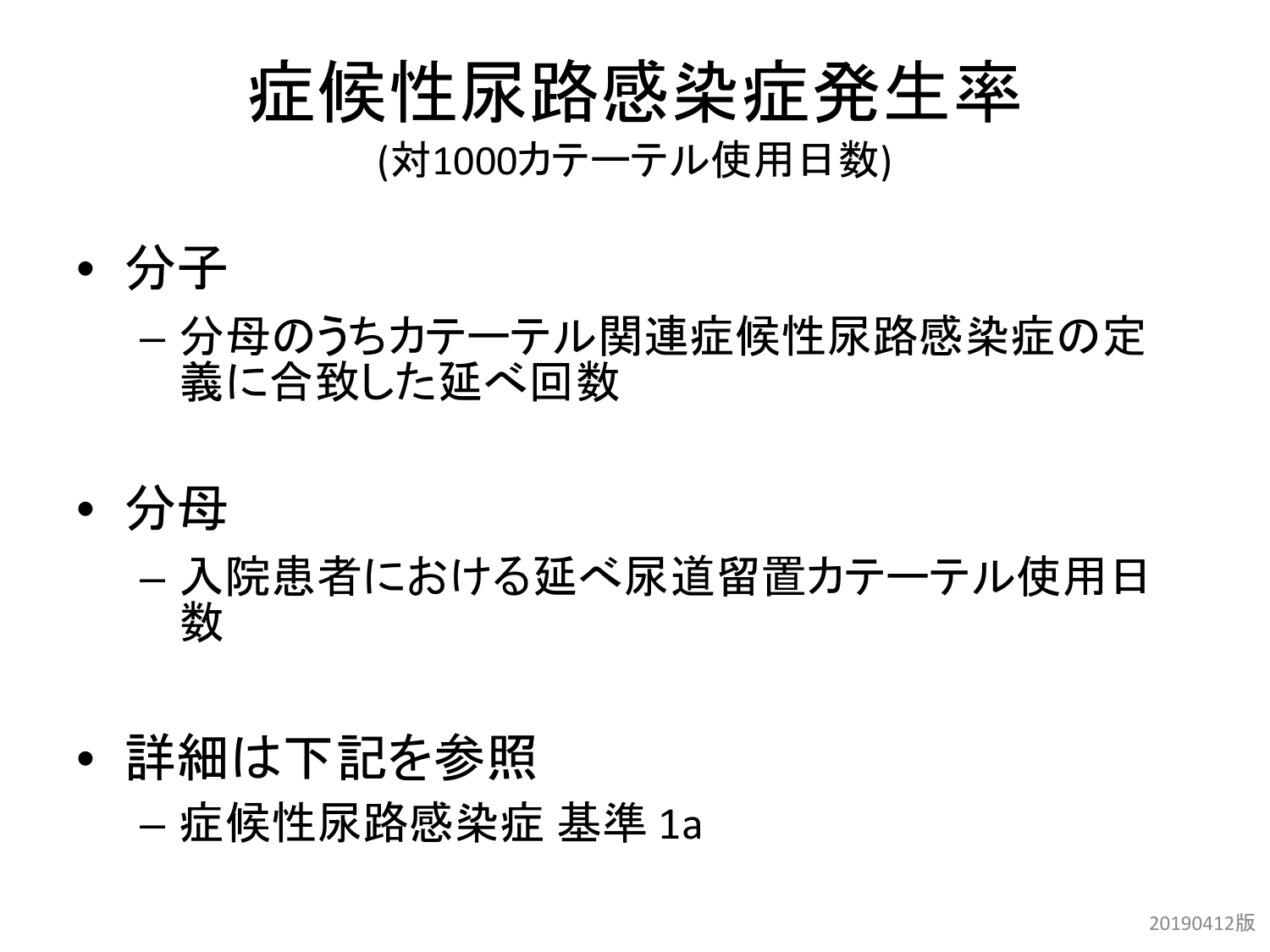# Urinary tract infection Criteria, CDC



SUTI:Symptomatic Urinary Tract Infection CAUTI: Catheter-associated Urinary Tract Infection ABUTI: Asymptomatic Bacteremic Urinary Tract Infection USI: Urinary System Infection (formerly OUTI: Other UTI)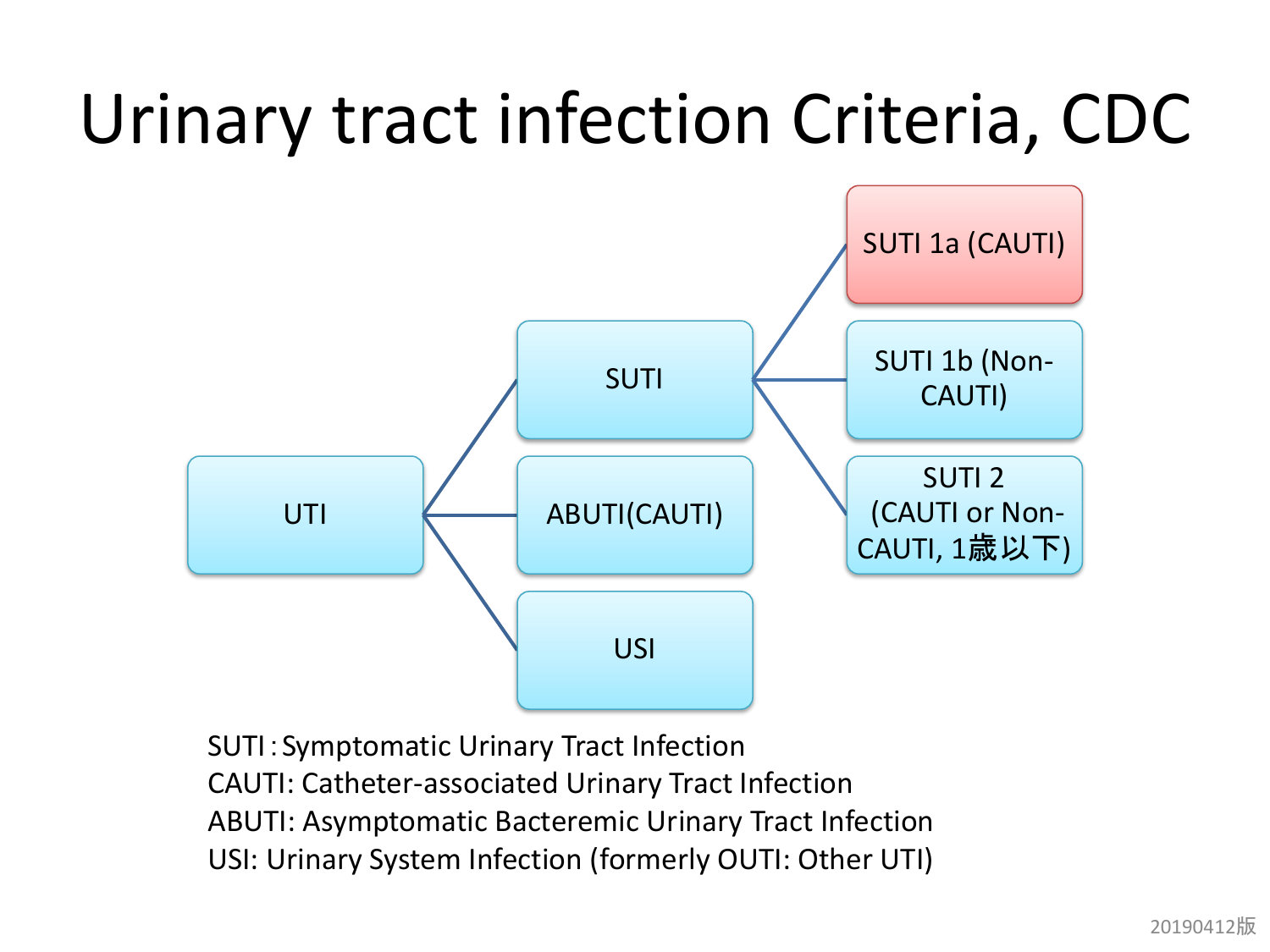#### 症候性尿路感染症 基準 1a

- 基準1a-1または基準1a-2のいずれかを満たす場合をSUTI-1a(CAUTI)と定義する
- 基準1a-1 (以下の3つを全て満たすこと)
	- 1. 尿道留置カテーテルが3日以上留置されている、かつイベント日にカテーテルが挿入されている
	- 2. 以下の徴候や症状が少なくとも1つある
		- 発熱(>38.0℃)
		- 恥骨上の圧痛\*
		- 肋骨脊椎角の痛みまたは圧痛\*
	- 3. 1回の尿培養で検出された微生物が2種類以下、かつ1種類以上の微生物数が10<sup>5</sup>CFU/ml以上検出される、 かつすべての基準がInfection Window Period内に発生している。
- 基準1a-2 (以下の3つを全て満たすこと)
	- **1.** イベント日の当日または前日に尿道留置カテーテルが抜去されている
	- 2. 以下の徴候や症状が少なくとも1つある
		- 発熱(>38.0℃)
		- 恥骨上の圧痛\*
		- 肋骨脊椎角の痛みまたは圧痛\*
		- 尿意切迫感がある\*
		- 頻尿\*
		- 排尿時痛\*
	- 3. <sup>1</sup>回の尿培養で検出された微生物が2種類以下、かつ1種類以上の微生物数が105CFU/ml以上検出される、 かつすべての基準がInfection Window Period内に発生している。
	- \*:ほかに確認された原因がないこと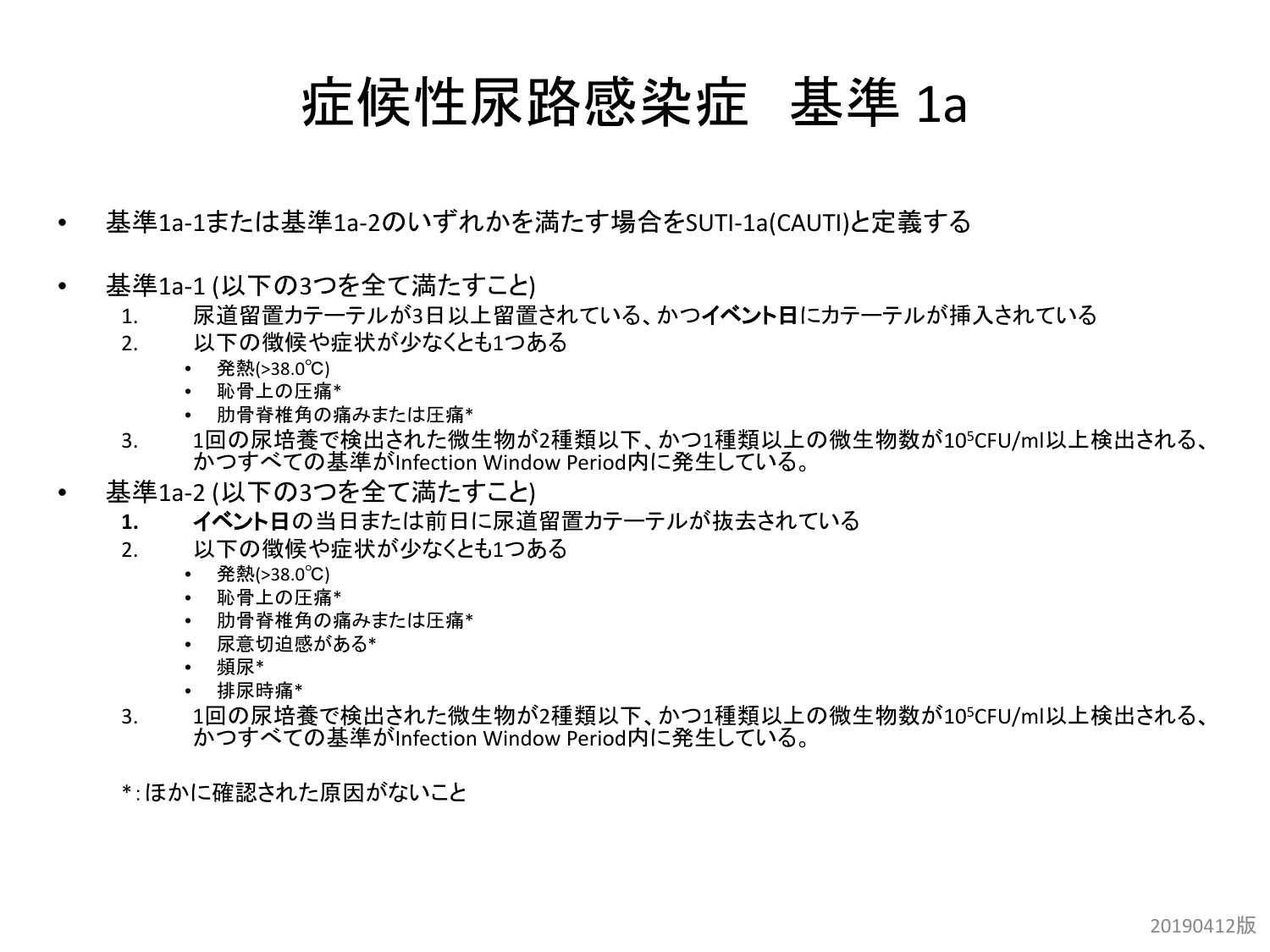# 症候性尿路感染症 1aの 尿道留置カテーテルの例

| 入院期間           | 例1                                   | 例2                                   | 例3                                     | 例4                                     |
|----------------|--------------------------------------|--------------------------------------|----------------------------------------|----------------------------------------|
| 1 <- 入院日       |                                      |                                      |                                        |                                        |
| 2              |                                      |                                      |                                        |                                        |
| $\overline{3}$ |                                      |                                      |                                        |                                        |
| 4              | Foley挿入日 F-Day1                      |                                      |                                        |                                        |
| 5              | Foley挿入中 F-Day2                      | Foley挿入日 F-Day1                      |                                        |                                        |
| 6              | Foley挿入中 F-Day3                      | Foley挿入中 F-Day2                      | Foley挿入日 F-Day1                        |                                        |
| 7<- イベント日      | Foley挿入中 F-Day4                      | Foley挿入中 F-Day3                      | Foley挿入中 F-Day2                        | Foley挿入日 F-Day1                        |
| 8              | Foley抜去日 F-Day5                      | Foley挿入中 F-Day4                      | Foley挿入中 F-Day3                        | Foley挿入中 F-Day2                        |
| 9              |                                      | Foley抜去日 F-Day5                      | Foley挿入中 F-Day4                        | Foley挿入中 F-Day3                        |
| 10             |                                      |                                      | Foley抜去日 F-Day5                        | Foley挿入中 F-Day4                        |
| 11             |                                      |                                      |                                        | Foley抜去日 F-Day5                        |
| 12             |                                      |                                      |                                        |                                        |
| 13             |                                      |                                      |                                        |                                        |
| 14             |                                      |                                      |                                        |                                        |
| 15             |                                      |                                      |                                        |                                        |
|                | SUTI 1a-1の1を満たす<br>SUTI 1a-2の1を満たさない | SUTI 1a-1の1を満たす<br>SUTI 1a-2の1を満たさない | SUTI 1a-1の1を満たさない<br>SUTI 1a-2の1を満たさない | SUTI 1a-1の1を満たさない<br>SUTI 1a-2の1を満たさない |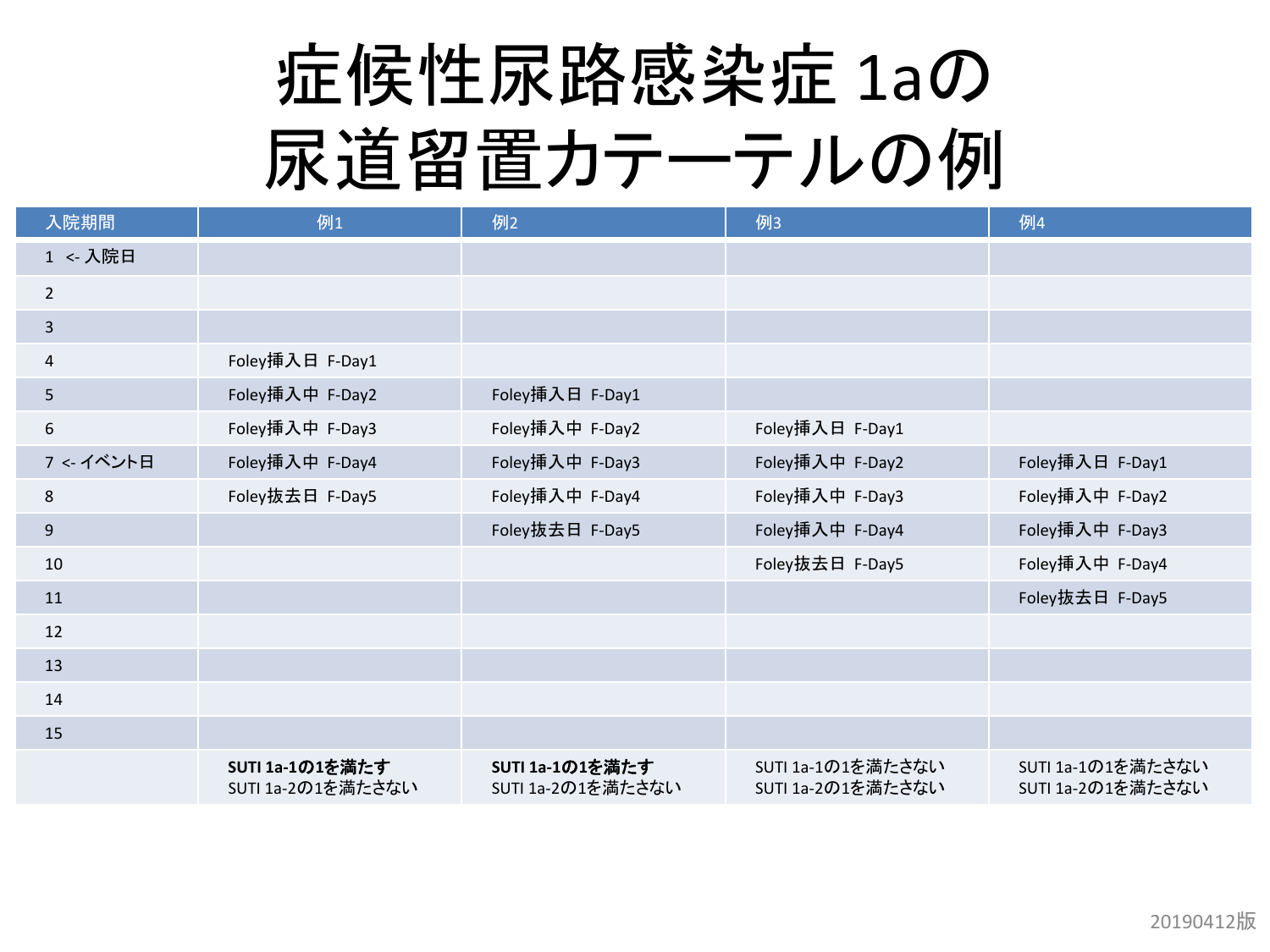# 症候性尿路感染症 1aの 尿道留置カテーテルの例

| 入院期間           | 例5                                     | 例6                                     | 例7                                   | 例8                                   |
|----------------|----------------------------------------|----------------------------------------|--------------------------------------|--------------------------------------|
| 1 <- 入院日       |                                        | Foley挿入日 F-Day1                        |                                      |                                      |
| $\overline{2}$ |                                        | Foley挿入中 F-Day2                        | Foley挿入日 F-Day1                      |                                      |
| 3              |                                        | Foley挿入中 F-Day3                        | Foley挿入中 F-Day2                      | Foley挿入日 F-Day1                      |
| 4              |                                        | Foley挿入中 F-Day4                        | Foley挿入中 F-Day3                      | Foley挿入中 F-Day2                      |
| 5              |                                        | Foley抜去日 F-Day5                        | Foley挿入中 F-Day4                      | Foley挿入中 F-Day3                      |
| 6              |                                        |                                        | Foley抜去日 F-Day5                      | Foley挿入中 F-Day4                      |
| 7<- イベント日      |                                        |                                        |                                      | Foley抜去日 F-Day5                      |
| 8              | Foley挿入日 F-Day1                        |                                        |                                      |                                      |
| 9              | Foley挿入中 F-Day2                        |                                        |                                      |                                      |
| 10             | Foley挿入中 F-Day3                        |                                        |                                      |                                      |
| 11             | Foley挿入中 F-Day4                        |                                        |                                      |                                      |
| 12             | Foley抜去日 F-Day5                        |                                        |                                      |                                      |
| 13             |                                        |                                        |                                      |                                      |
| 14             |                                        |                                        |                                      |                                      |
| 15             |                                        |                                        |                                      |                                      |
|                | SUTI 1a-1の1を満たさない<br>SUTI 1a-2の1を満たさない | SUTI 1a-1の1を満たさない<br>SUTI 1a-2の1を満たさない | SUTI 1a-1の1を満たさない<br>SUTI 1a-2の1を満たす | SUTI 1a-1の1を満たさない<br>SUTI 1a-2の1を満たす |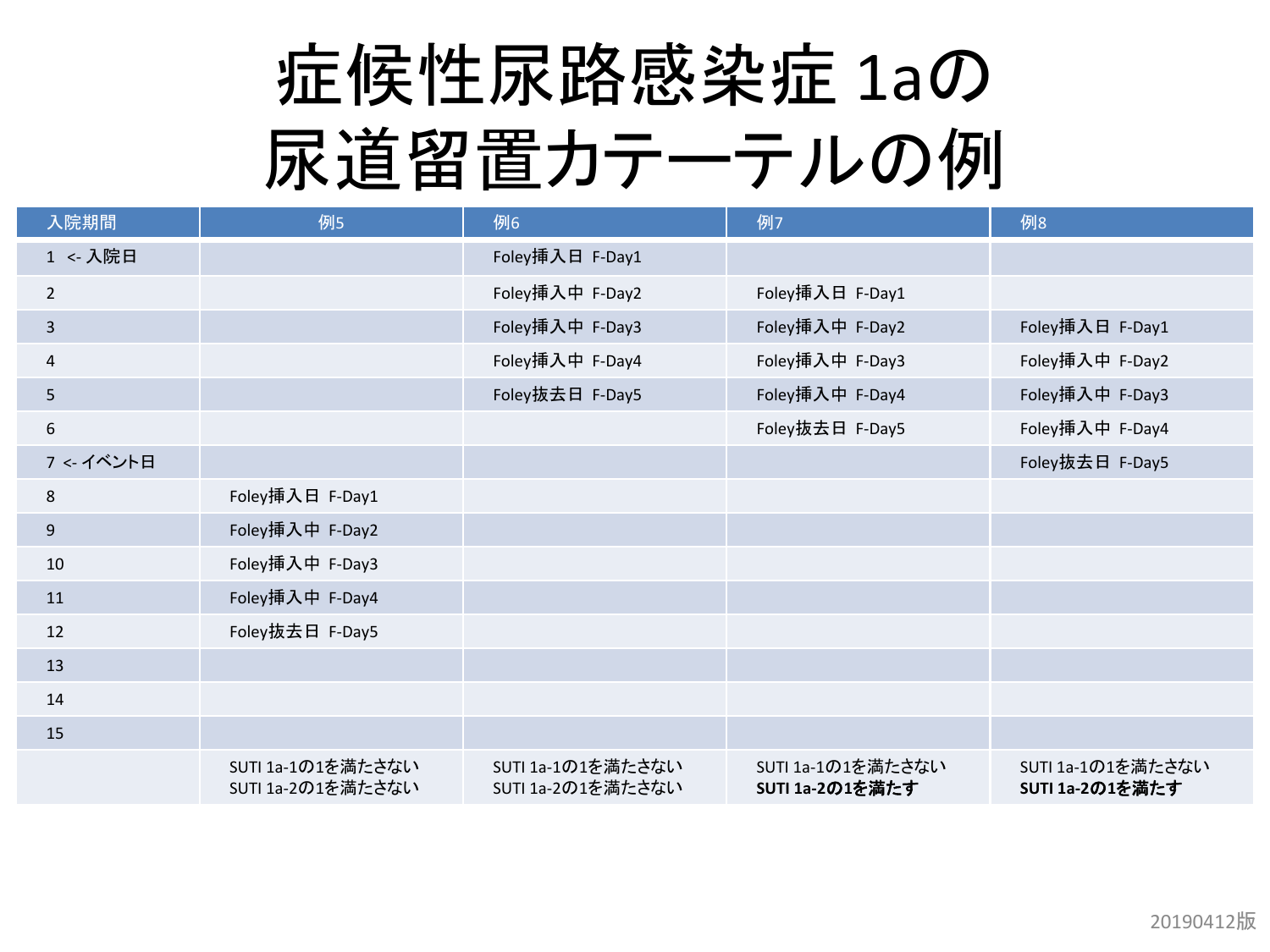# 症候性尿路感染症 1aの 尿道留置カテーテルの例

| 入院期間           | 例9                                     | 例10                                  | 例11                                  | 例12                                  |
|----------------|----------------------------------------|--------------------------------------|--------------------------------------|--------------------------------------|
| 1 <- 入院日       | Foley挿入日 F-Day1                        |                                      |                                      |                                      |
| $\overline{2}$ | Foley挿入中 F-Day2                        | Foley挿入日 F-Day1                      | Foley挿入日 F-Day1                      |                                      |
| $\overline{3}$ | Foley挿入中 F-Day3                        | Foley挿入中 F-Day2                      | Foley挿入中 F-Day2                      | Foley挿入日 F-Day1                      |
| 4              | Foley挿入中 F-Day4                        | Foley挿入中 F-Day3                      | Foley挿入中 F-Day3                      | Foley挿入中 F-Day2                      |
| 5              | Foley抜去日 F-Day5                        | Foley挿入中 F-Day4                      | Foley挿入中 F-Day4                      | Foley挿入中 F-Day3                      |
| 6              |                                        | Foley抜去日 F-Day5                      | Foley抜去日 F-Day5                      | Foley挿入中 F-Day4                      |
| 7<- イベント日      | Foley挿入日 F-Day1                        |                                      | Foley挿入日 F-Day1                      | Foley抜去日 F-Day5                      |
| 8              | Foley挿入中 F-Day2                        | Foley挿入日 F-Day1                      | Foley挿入中 F-Day2                      |                                      |
| 9              | Foley挿入中 F-Day3                        | Foley挿入中 F-Day2                      | Foley挿入中 F-Day3                      |                                      |
| 10             | Foley挿入中 F-Day4                        | Foley挿入中 F-Day3                      | Foley挿入中 F-Day4                      |                                      |
| 11             | Foley抜去日 F-Day5                        | Foley挿入中 F-Day4                      | Foley抜去日 F-Day5                      |                                      |
| 12             |                                        | Foley抜去日 F-Day5                      |                                      |                                      |
| 13             |                                        |                                      |                                      |                                      |
| 14             |                                        |                                      |                                      |                                      |
| 15             |                                        |                                      |                                      |                                      |
|                | SUTI 1a-1の1を満たさない<br>SUTI 1a-2の1を満たさない | SUTI 1a-1の1を満たさない<br>SUTI 1a-2の1を満たす | SUTI 1a-1の1を満たす<br>SUTI 1a-2の1を満たさない | SUTI 1a-1の1を満たさない<br>SUTI 1a-2の1を満たす |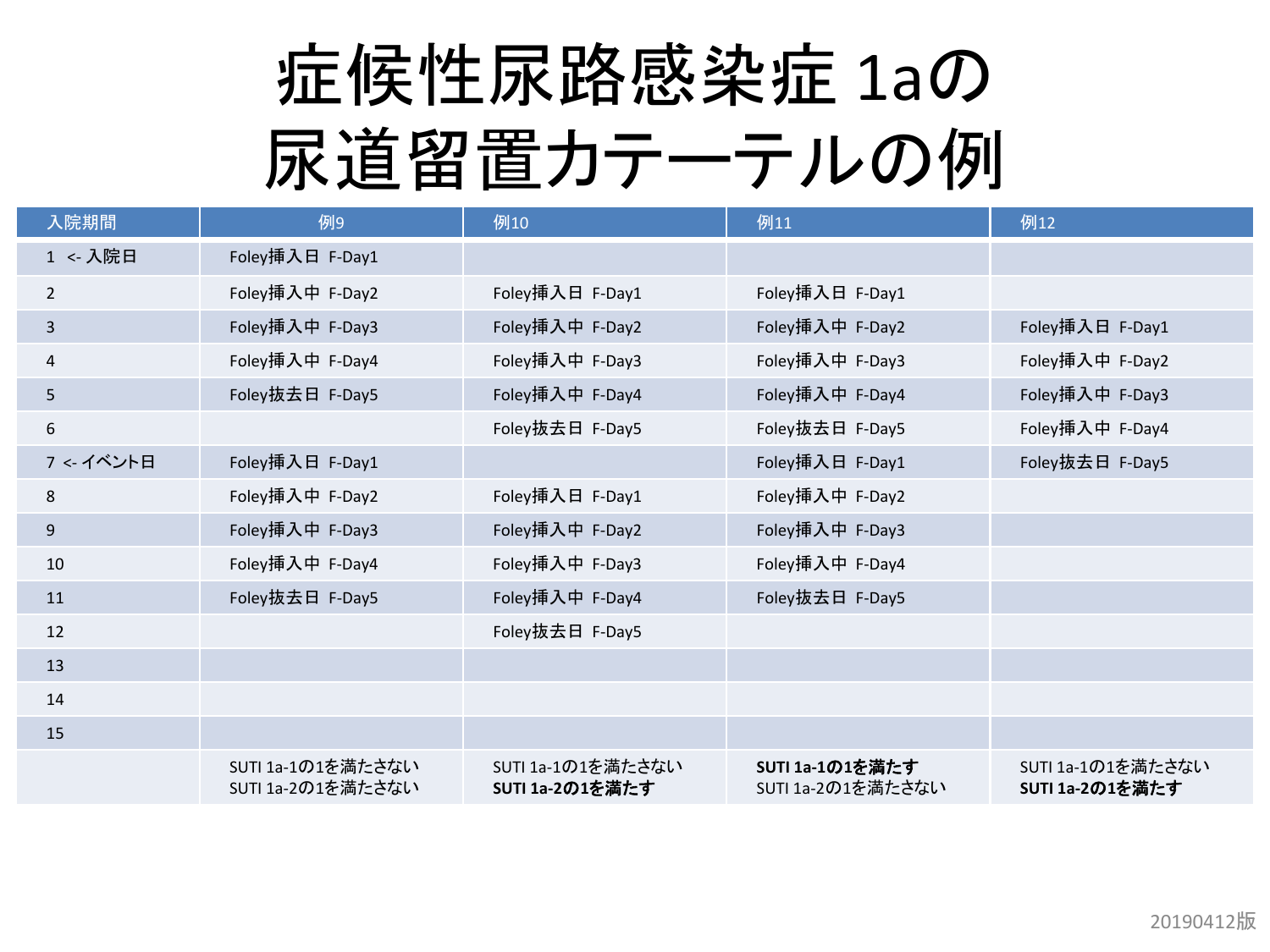# 症候性尿路感染症 1aの Infection Window Periodの定義

• 1回の尿培養で検出された微生物が2種類以 下、かつ1種類以上の微生物数が105CFU/ml 以上検出された検体採取日の前後3日間の 計7日間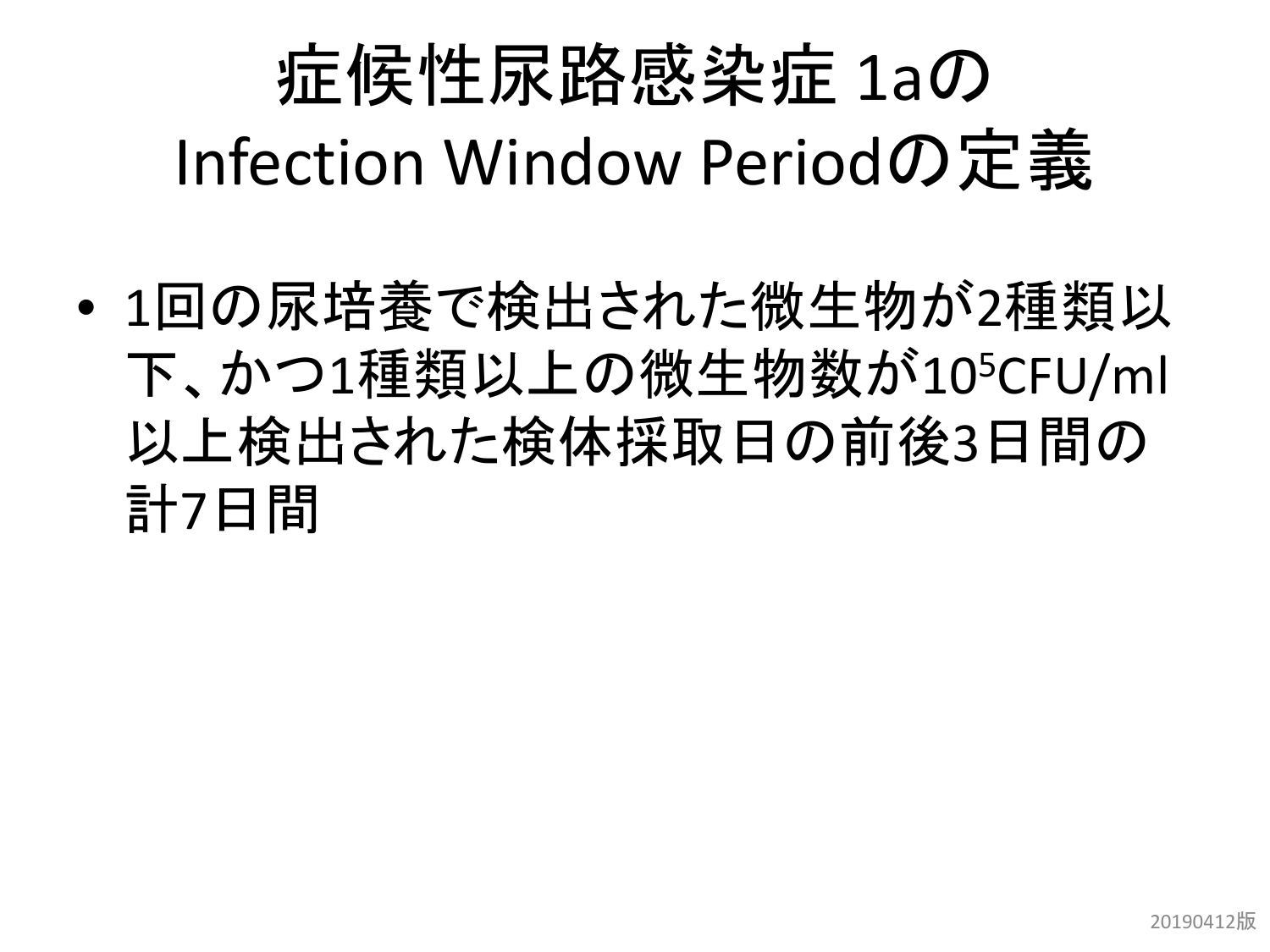# 症候性尿路感染症1aの イベント日の定義

• Infection Window Periodの7日間の中で、尿 路感染症の定義の一つが満たされた一番初 めの日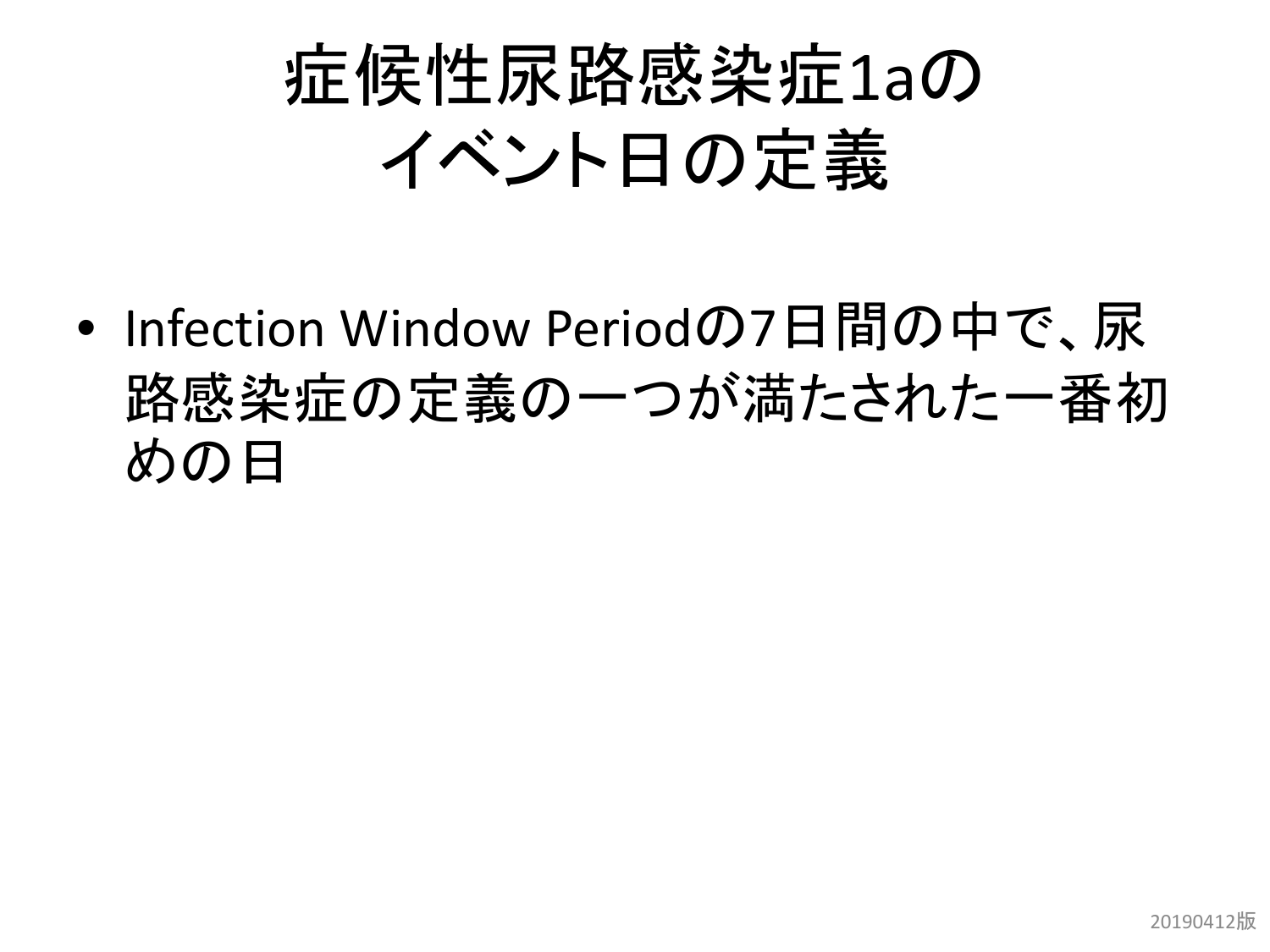#### 症候性尿路感染症 1aの イベント日、Infection Window Periodの例

| 入院期間             | <b>Infection Window Period</b>                              | 入院期間                        | <b>Infection Window Period</b>                             |                                |
|------------------|-------------------------------------------------------------|-----------------------------|------------------------------------------------------------|--------------------------------|
| 1 <- 入院日         |                                                             | 1<- 入院日                     |                                                            |                                |
| 2 <- イベント発生日     | 発熱 > 38.0 ℃                                                 | $\overline{2}$              |                                                            | <b>Infection Window Period</b> |
| $\mathbf{3}$     | 発熱 > 38.0 ℃                                                 | 3                           |                                                            |                                |
| 4 <- 診断検査初回陽性日   | 尿培養検査: > 100,000 cfu/ml<br>検出微生物: E. coli                   | 4 <- イベント発生日<br>+ 診断検査初回陽性日 | 尿培養検査: > 100,000 cfu/ml<br>検出微生物: E. coli                  |                                |
| $5\phantom{.0}$  |                                                             | 5                           | 発熱 > 38.0 ℃                                                |                                |
| $\boldsymbol{6}$ |                                                             | 6                           | 発熱 > 38.0 ℃                                                |                                |
| $\overline{7}$   |                                                             | $\overline{7}$              |                                                            |                                |
| 8                |                                                             | 8                           |                                                            |                                |
| $\boldsymbol{9}$ |                                                             | 9                           |                                                            |                                |
| 10               |                                                             | 10                          |                                                            |                                |
| 11               |                                                             | 11                          |                                                            |                                |
| 12               |                                                             | 12                          |                                                            |                                |
| 13               |                                                             | 13                          |                                                            |                                |
| 14               |                                                             | 14                          |                                                            |                                |
| 15               |                                                             | 15                          |                                                            |                                |
| 16               |                                                             | 16                          |                                                            |                                |
| 17               |                                                             | 17                          |                                                            |                                |
| 18               |                                                             | 18                          |                                                            |                                |
|                  | Infection Window Period=1~7<br>イベント日 = 2<br>検出微生物 = E. coli |                             | Infection Window Period=1~7<br>イベント日 = 4<br>検出微生物= E. coli |                                |
|                  |                                                             |                             |                                                            |                                |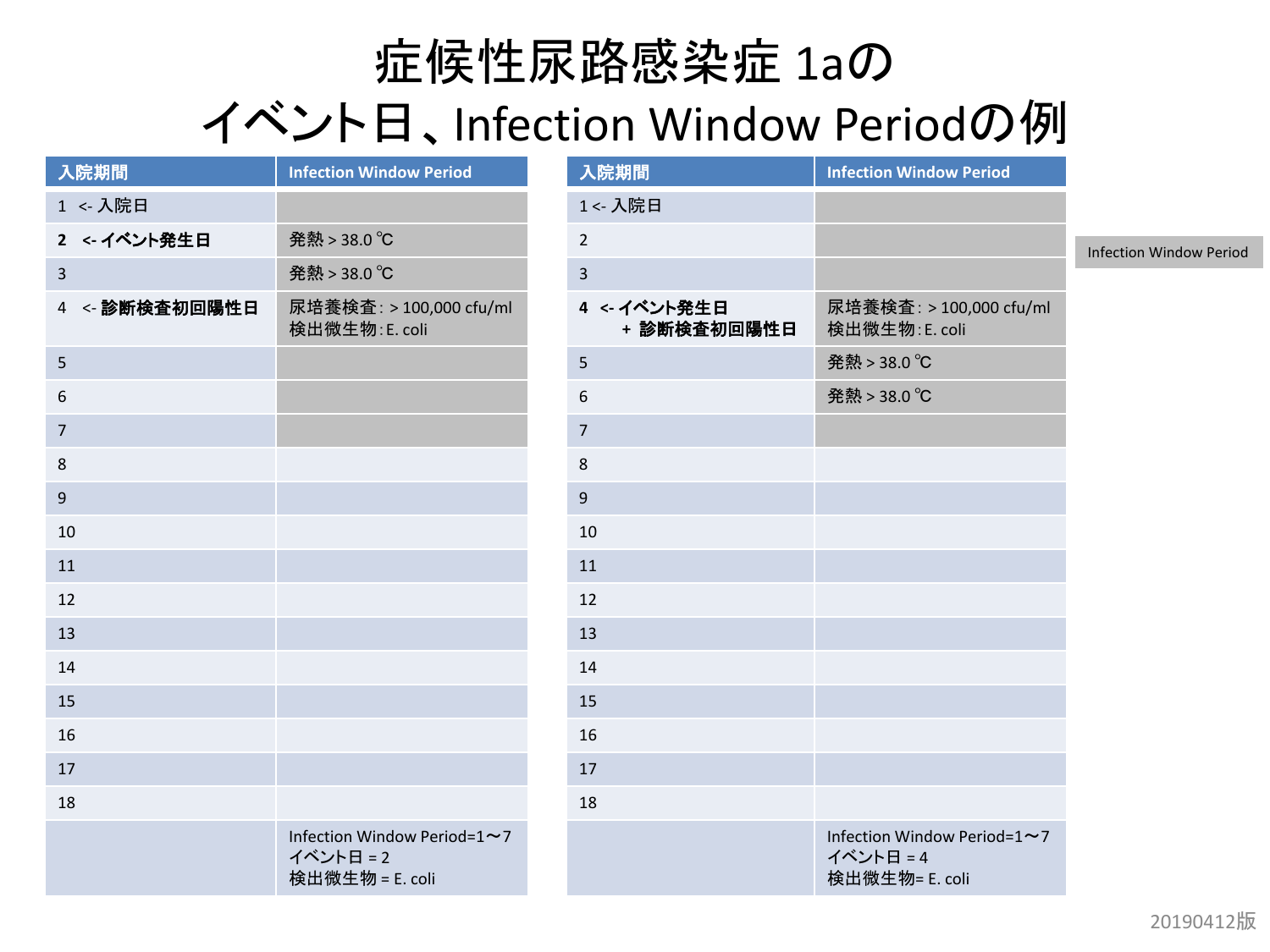#### 症候性尿路感染症1aの RIT(Repeat Infection Timeframe)の定義

- RITはイベント日をDay1とした14日間
- RIT内に複数回の症候性尿路感染症1aを満 たしていたとしても1回とカウントする。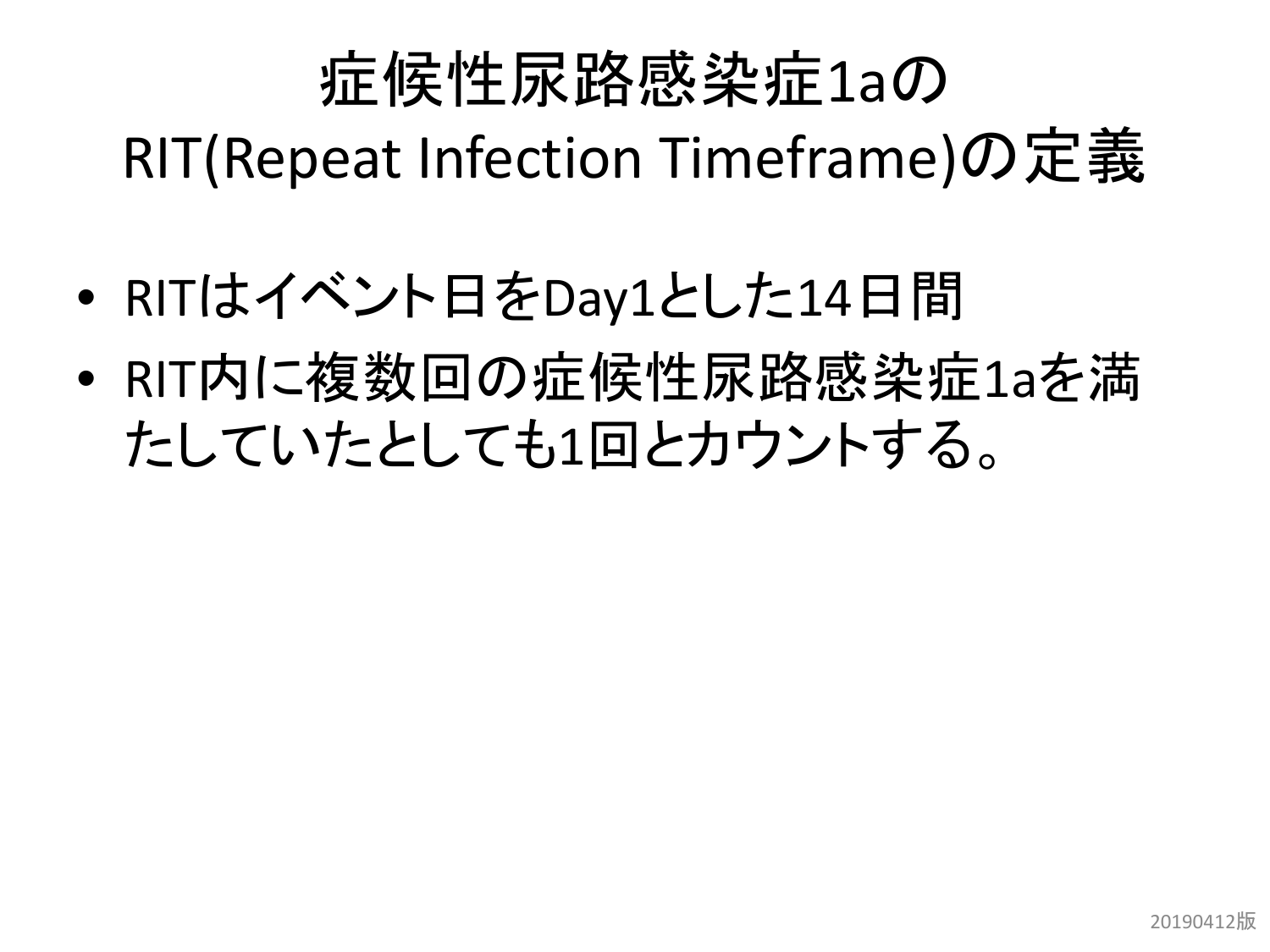#### 症候性尿路感染症1aの RIT(Repeat Infection Timeframe)の例

| 入院期間                        | <b>RIT</b>      | <b>Infection Window Period</b>              |                                                              |
|-----------------------------|-----------------|---------------------------------------------|--------------------------------------------------------------|
| 1<- 入院日                     |                 |                                             | <b>Infection Window Period</b>                               |
| 2                           |                 |                                             |                                                              |
| $\overline{3}$              |                 |                                             | <b>Repeat Infection Timeframe (RI</b><br>(イベント日をRITのDay1とする) |
| 4 <- イベント発生日<br>+ 診断検査初回陽性日 | $\overline{1}$  | 尿培養検査: > 100,000 cfu/ml<br>検出微生物: E. coli   |                                                              |
| 5                           | $\overline{2}$  | 発熱 > 38.0 ℃                                 |                                                              |
| 6                           | $\overline{3}$  | 発熱 > 38.0 ℃                                 |                                                              |
| $\overline{7}$              | 4               |                                             |                                                              |
| 8                           | 5               |                                             | RIT内に新たに基                                                    |
| 9                           | $6\phantom{1}6$ | 尿培養検査: 陰性                                   | 新規の症候性尿路                                                     |
| 10                          | $\overline{7}$  |                                             |                                                              |
| 11                          | 8               |                                             |                                                              |
| 12                          | 9               | 尿培養検査: > 100,000 cfu/ml<br>検出微生物: S. aureus |                                                              |
| 13                          | 10              | 発熱 > 38.0 ℃                                 |                                                              |
| 14                          | 11              |                                             |                                                              |
| 15                          | 12              |                                             |                                                              |
| 16                          | 13              |                                             | この場合                                                         |
| 17                          | 14              |                                             | 症候性尿                                                         |
| 18                          |                 |                                             | 1回とカウ                                                        |
|                             |                 | イベント日 = 4<br>検出微生物= E. coli、S. aureus       |                                                              |

たに基準1aを満たしていても 新規の症候性尿路感染症1aとカウントとしない

imeframe (RIT)

この場合 症候性尿路感染症は とカウント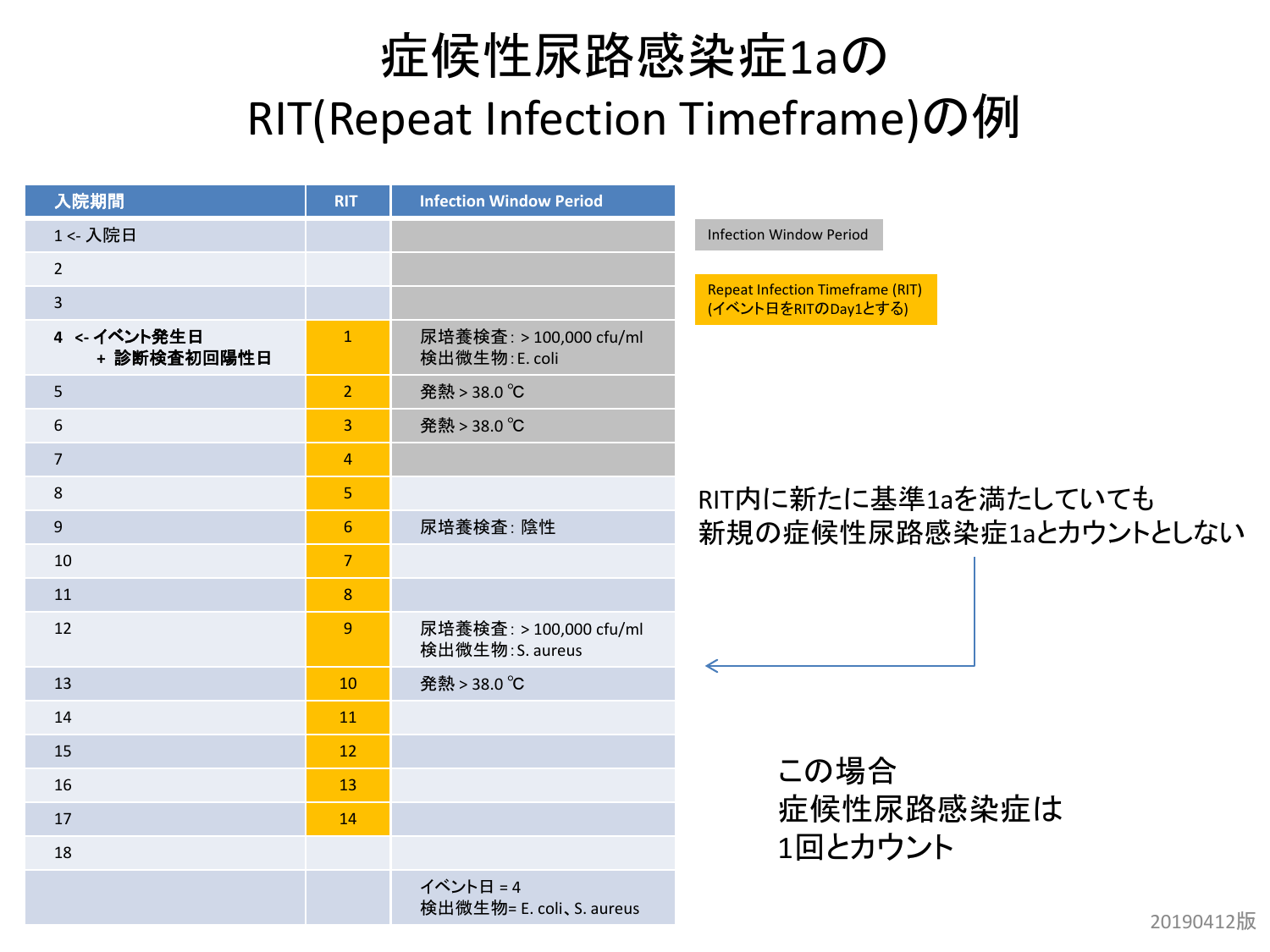| 入院期間                          | RIT1                    | RIT2           | <b>Infection Window Period</b>            |
|-------------------------------|-------------------------|----------------|-------------------------------------------|
| 1<- 入院日                       |                         |                |                                           |
| $\overline{2}$                |                         |                |                                           |
| $\overline{3}$                |                         |                |                                           |
| 4 <- イベント発生日-1<br>+ 診断検査初回陽性日 | $\mathbf 1$             |                | 尿培養検査: > 100,000 cfu/ml<br>検出微生物: E. coli |
| 5                             | $\overline{2}$          |                | 発熱 > 38.0 ℃                               |
| $\boldsymbol{6}$              | $\overline{3}$          |                | 発熱 > 38.0 ℃                               |
| $\sqrt{ }$                    | $\overline{\mathbf{4}}$ |                |                                           |
| 8                             | $\overline{\mathbf{5}}$ |                |                                           |
| $\boldsymbol{9}$              | $6\phantom{1}6$         |                |                                           |
| 10                            | $\overline{7}$          |                |                                           |
| 11                            | $\boldsymbol{8}$        |                |                                           |
| 12                            | $\overline{9}$          |                |                                           |
| 13                            | 10                      |                |                                           |
| 14                            | 11                      |                |                                           |
| 15                            | 12                      |                |                                           |
| 16                            | 13                      |                |                                           |
| 17                            | 14                      |                |                                           |
| 18 <- イベント発生日<br>+ 診断検査初回陽性日  |                         | $\mathbf{1}$   | 発熱 >38.0℃                                 |
| 19                            |                         | $\overline{2}$ | 尿培養検査: > 100,000 cfu/ml<br>検出微生物: E. coli |
| 20                            |                         | $\overline{3}$ |                                           |
| 21                            |                         | $\overline{4}$ |                                           |
| 22                            |                         | $\overline{5}$ |                                           |

Infection Window Period =  $1 \sim 7$ イベント日=4 検出微生物=E. coli  $RIT=4 \sim 17$ 

この場合 症候性尿路感染症は 2回とカウント

Infection Window Period =  $16 \sim 22$ イベント日=18 検出微生物=E. coli  $RIT = 18 - 31$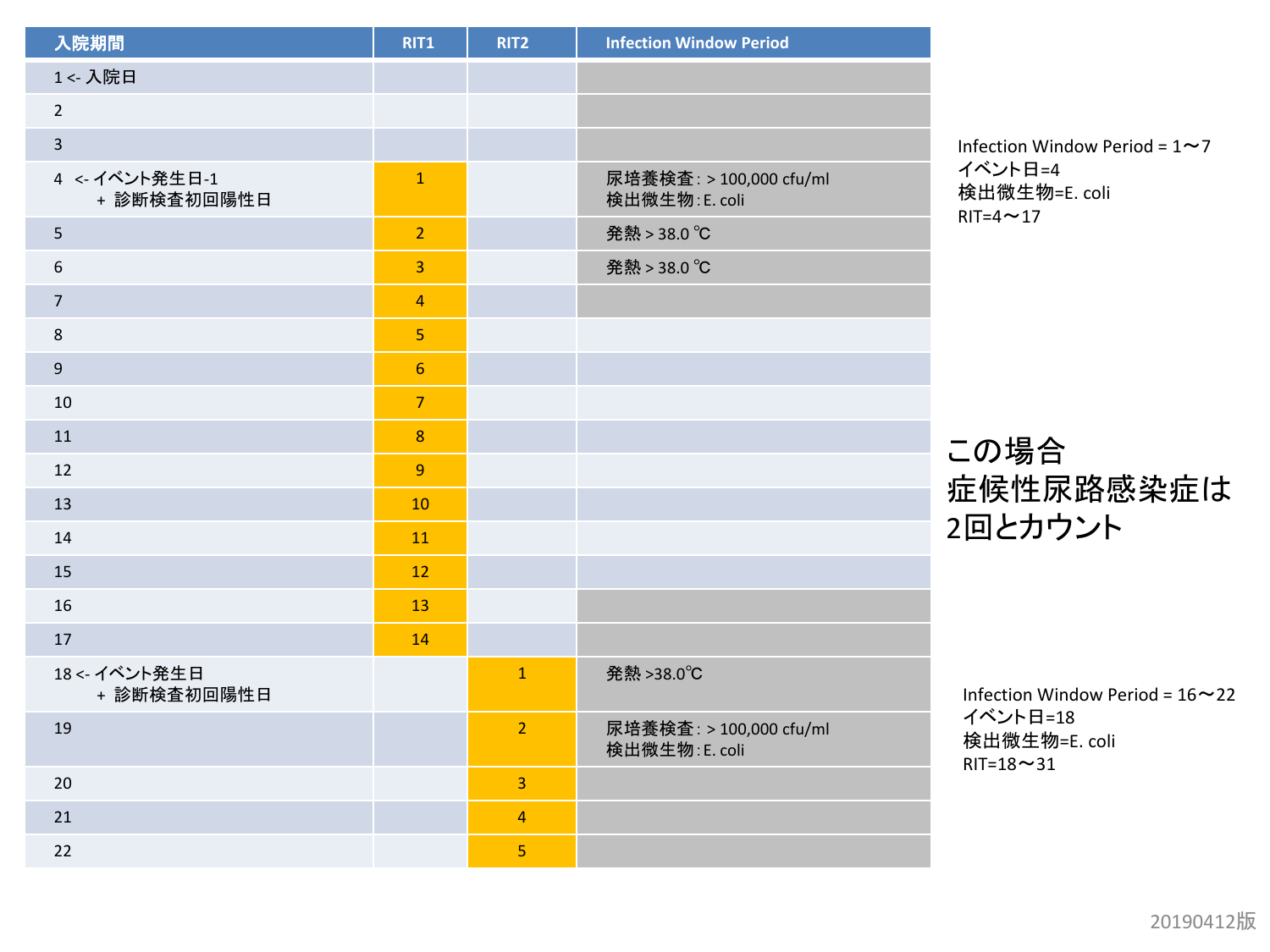補足

• 他施設で尿道留置カテーテルがすでに導入されている患 者が入院してきた場合

– 入院日を「Foley挿入日 F-Day1」とする

- 尿路感染症の診断で入院した場合について – 症候性尿路感染症 基準1aに合致するかどうかで判定する。
	- 入院1日目、入院2日目に発熱や尿培養検査の基準に一致し、 入院1日目より尿道留置カテーテルが留置されていたとしても、 1a-1の1, 1a-2の1の基準を満たさないため、分子対象にはなら ない。
	- 入院1日目、入院2日目に発熱や尿培養検査の基準に一致し、 イベント日の当日または前日に尿道留置カテーテルが抜去さ れている場合には1a-2の基準を満たすため分子の対象となる。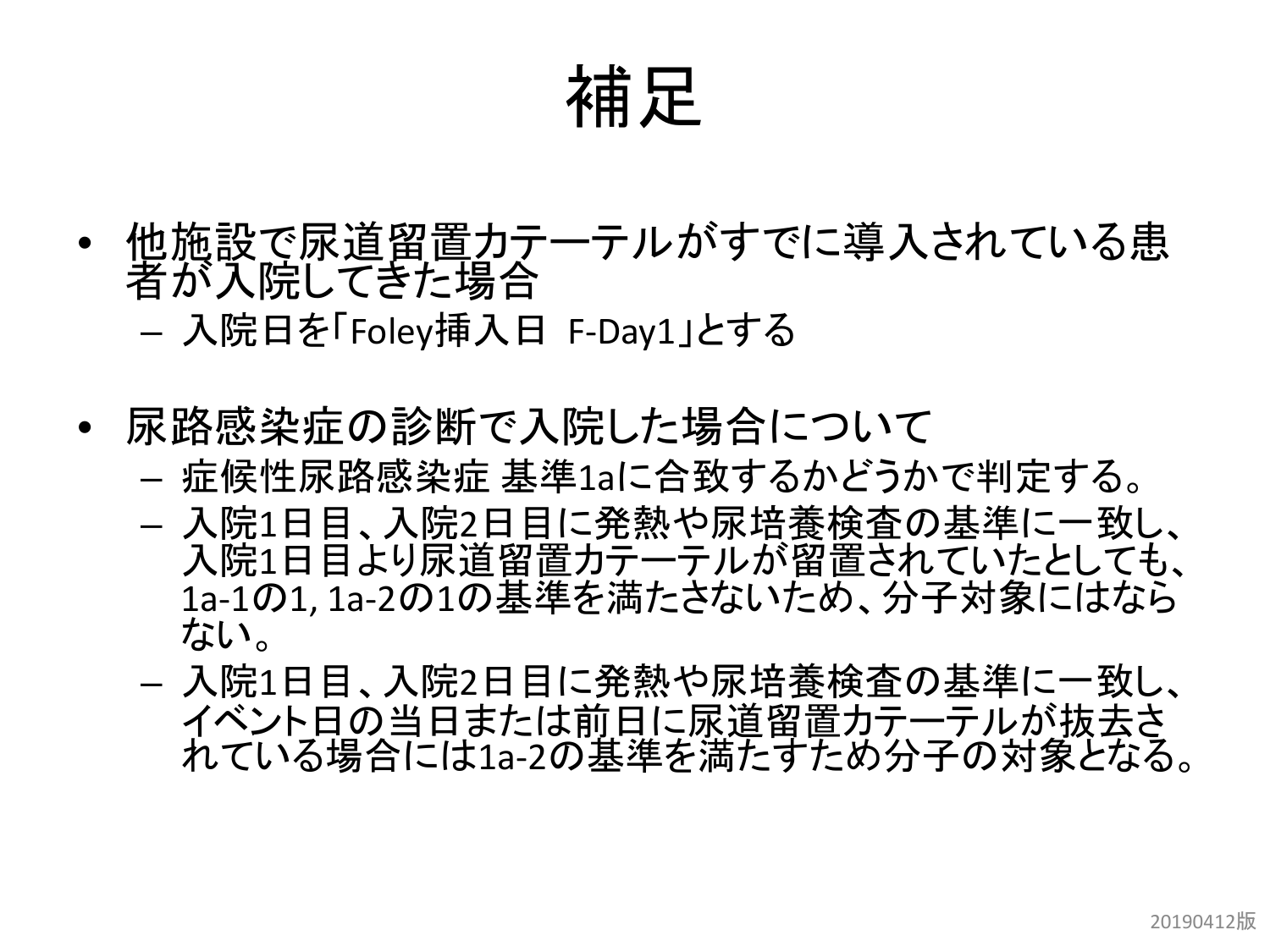#### reference

- 1. Centers for Disease Control and Prevention. National Healthcare Safety Network report, data summary for 2013, Device-associated Module 2016.10.15)
- 2. Centers for Disease Control and Prevention. Guidelines for prevention of catheterassociated urinary tract infections 2009 (http://www.cdc.gov/hicpac/cauti/001\_cauti.html 2016.10.15)
- 3. Warren JW. Catheter-associated urinary tract infections. Infect Dis Clin North Am 1997;11:609-622.
- 4. Umscheid CA, Mitchell MD, Doshi JA, et al. Estimating the proportion of healthcareassociated infections that are reasonably preventable and the related mortality and costs. Infect Control Hosp Epidemiol. 2011;32:101-14
- 5. Centers for Disease Control and Prevention. Hospital Utilization (in non-Federal short-stay hospitals)(http://www.cdc.gov/nchs/fastats/hospital.htm 2016.10.15)